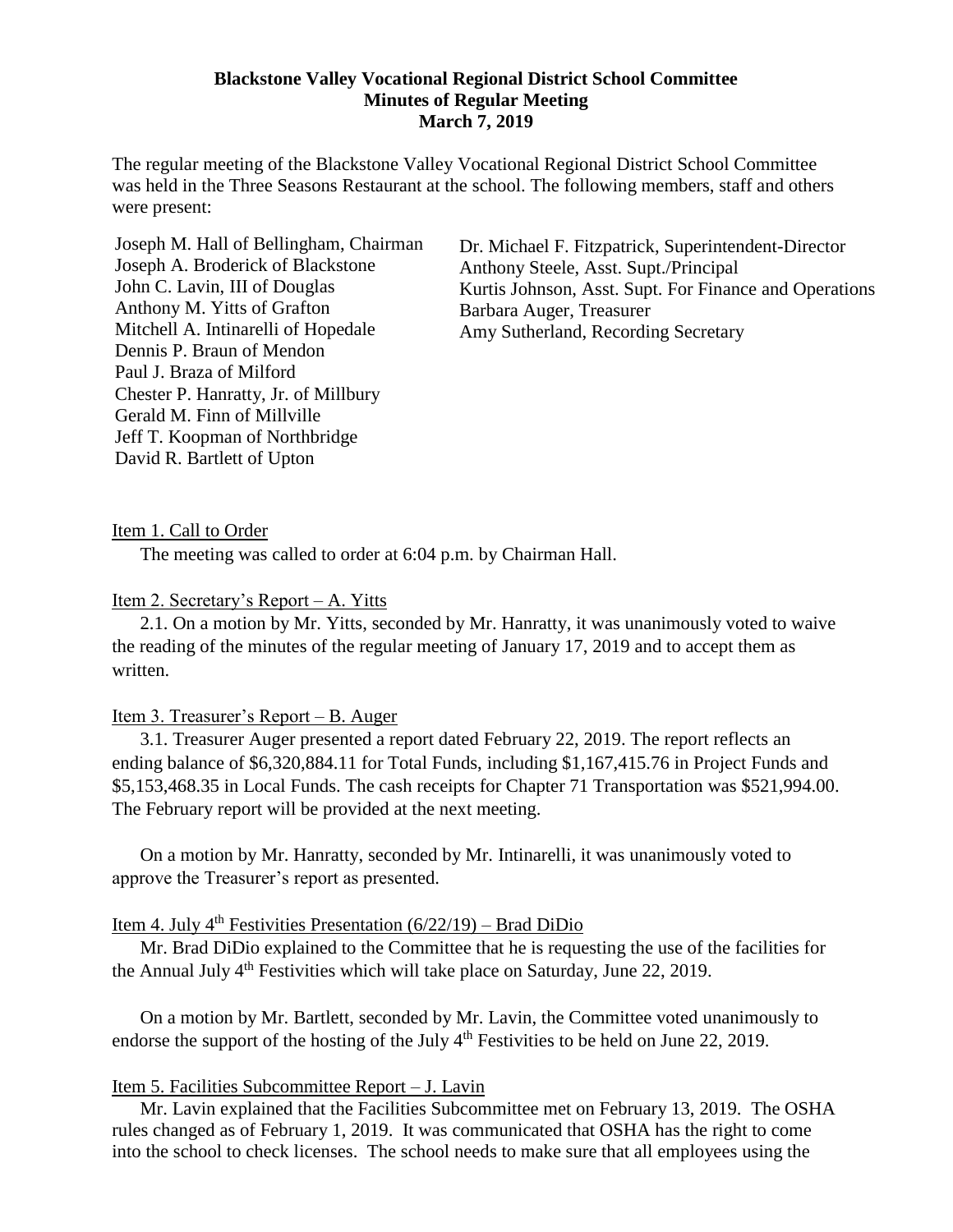fork truck and backhoe have a license. The Committee is working on a plan to pay for licenses. The school is creating a list of staff members able to utilize the various pieces of equipment. The school is being proactive in meeting these requirements.

There was a tour of the Automotive Department. The area is getting prepped for new paint. There will also be new flooring installed. A quote for the window repairs came in at \$5,800.00. Options are being explored on how to fund this expense. Mr. Lavin also communicated that he visited the masonry program. Students were making mortar and building a wall. It was quite impressive.

## Item 6. Assistant Supt. For Finance Operations – K. Johnson

6.1. Transfer Regional Transportation – The Committee is in receipt of a transfer request for Regional Transportation. On a motion made by Mr. Hanratty, seconded by Mr. Intinarelli, it was voted unanimously to approve the transfer of \$25,000 of Chapter 71 Transportation Reimbursement revenues from the General Fund to the Regional Transportation Reimbursement Fund in accordance with M.G. L.c71, Section 16C.

6.2. Other Line Item Transfers – The Committee is in receipt of a Transfer from available funds from the following accounts. Account 1000.14.8400.700.8 (R.A.N. Interest Expense) in the amount of \$5,000.00 into account identified as 1000.54.3300.401.4 (McKinney-Vento Transport) in the amount of \$5,000.00. On a motion made by Mr. Broderick, seconded by Mr. Koopman, it was voted unanimously to approve the transfer as presented to provide unanticipated transportation related to students identified as homeless.

6.3. Donations Approval – No donations for approval.

# Item 7. Academic Curriculum Coordinator Report – E. Evans

7.1. MCAS Update – The Committee was made aware of new changes regarding the MCAS test. Spring 2019 will be the first year that the Grade 10 MCAS test will be administrated State-Wide using computer-based testing. The testing window for the 2019-Next Generation test will be two days instead of the previous three days. There are also changes to the question types. The new test will have 21-27 one-point questions and 4-7 two-point questions instead of 36 multiple-choice questions. The writing section is changed to include one (1) argument, one (1) informative, and one (1) narrative essay instead of four (4) open-response questions and one (1) composition. BVT has prepared their students by collaborating between the Academic Coordinator, Assessment Coordinator and English Team Leader regarding the curriculum impact. In January 2019, presentations were provided to the academic staff regarding the changes. In February 2019, students completed a MOCK ELA MCAS on the computers in English Class to prepare them. Students who receive accommodations will continue to get those services. The students will be prepared for these changes. The cooking of the Annual MCAS breakfasts for students will take place throughout March 2019.

# Item 8. Assistant Superintendent-Director's Report – A. Steele & E. Evans

8.1. Practical Nursing Graduation Report: The Committee was informed that the Practical Nursing Graduation took place on January 23, 2019. There were 20 nursing graduates receiving their pinning and licenses. Thank you to Joyce Gilmore who was the impromptu guest speaker.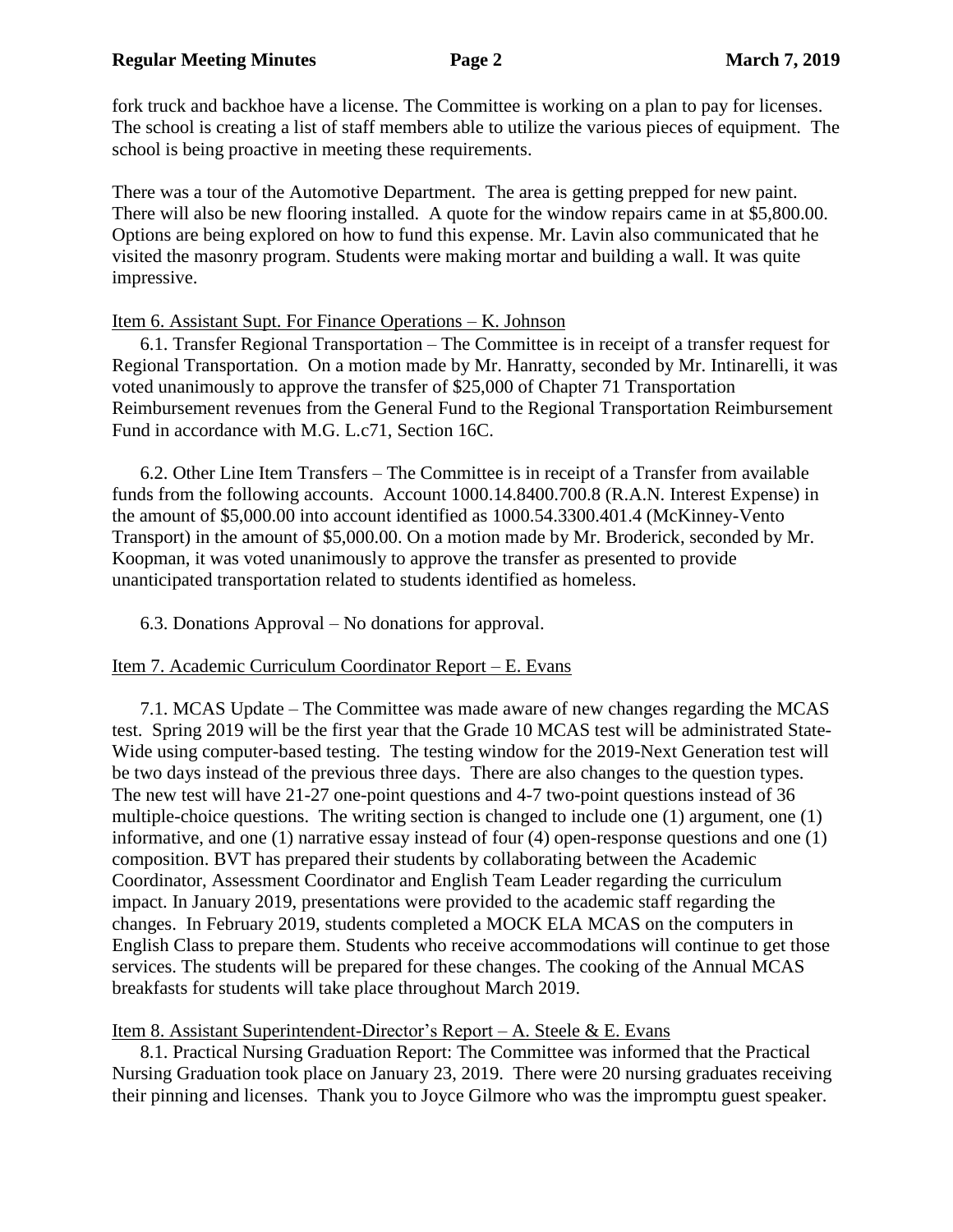8.2. Career and College Fair Report – The Career and College Fair took place on Friday March 1, 2019. There were 68 Colleges, 24 Companies, and representatives from the Military present. All sophomores, juniors and seniors attended. This was a successful event.

8.3. Markham Award Status – The Committee was informed that Blackstone Valley Vocational Regional School District won the Markham Award. This award goes to schools with the best win-loss records in athletic competition. BVT has won this award the last 9 out of 10 years.

8.4. Excellence Award – BVT was recognized with the Excellence Award. This is awarded to those students who earned a score of proficient of higher. BVT received this recognition last year.

8.5. Out-of-State Trips:

a. The Committee was asked to authorize a vote to approve the request for an Out-of-State field trip on March 29, 2019 to Rhode Island Convention Center for Construction and Technology. On a motion made by Mr. Hanratty, seconded by Mr. Intinarelli, the Committee voted unanimously to approve the Out-of-State field trip on March 29, 2019.

b. Auto Technology:  $04/19/19 - 04/28/19$ . The Committee was asked to authorize a vote to approve the request for an Out-of-State field trip on April 19, 2019 to attend the New York International Car Show. On a motion made by Mr. Hanratty, seconded by Mr. Lavin, the Committee voted unanimously to approve the Out of State field trip on April 19<sup>th</sup> to attend the New York International Car Show.

c. SEA Club: 04/23/19 – 04/24/19. The Committee was asked to authorize a vote to approve the request for an Out-of-State field trip for ten students to work at the East Hill Farm in Troy, NH. The means of transportation will be a van. The total cost is \$1,500.00. Students will be paying \$125.00. On a motion made by Mr. Bartlett, seconded by Mr. Koopman, the Committee voted unanimously to approve the field trip request as presented.

8.6. Senior Calendar – The Committee was presented with the 2019 Senior Calendar. This calendar is provided to all seniors informing them of the important dates prior to graduation. There was a meeting with the seniors to explain this calendar. The senior trip will be taking place in March. The school is looking for educational opportunities for those seniors who do not want to attend the class trip. There was an adjustment to scholarship night. This night will be by invitation. The Class Day will have more awards which were previously covered during scholarship night. This event will allow seniors to come together one more time in the building. It was suggested to have the video available on the website even if not at scholarship night.

#### Item 9. Budget Report – J. Lavin – A. Steele

9.1. Public Hearing Report – The Committee wished to make the listening public aware that the Public Hearing for the FY20 BVT Budget was held this evening. There was a good turnout in the audience.

9.2. Results of School Council Vote – The Committee is in receipt of a memorandum dated February 27, 2019 from Anthony E. Steele II, Assistant Superintendent-Director/Principal that the School Council voted to support the FY20 budget request for the Blackstone Valley Vocational Regional School District at the February 26, 2019 meeting.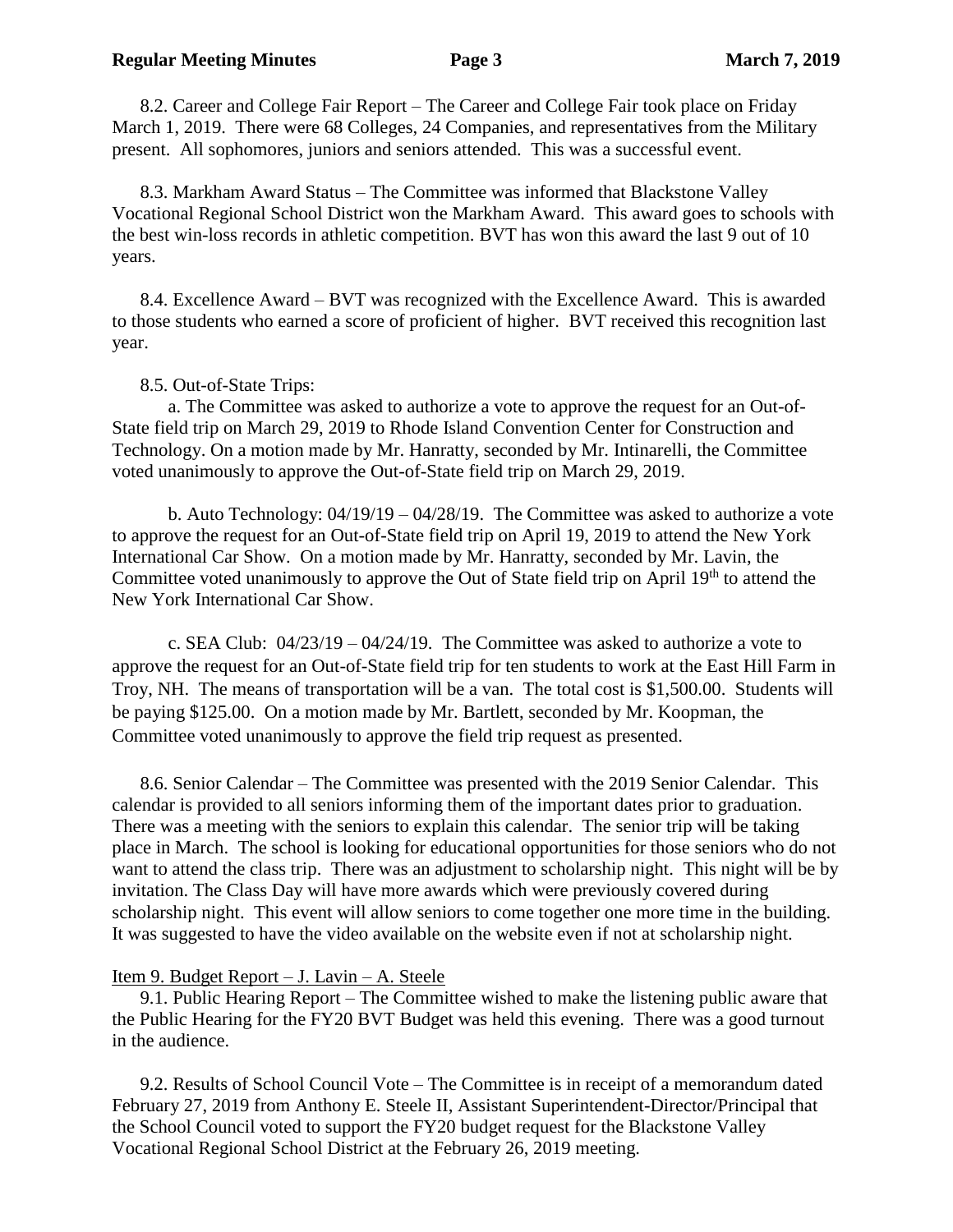#### **Regular Meeting Minutes Page 4 March 7, 2019**

9.3. E & D Authorization – The Committee is in receipt of its E & D Authorization. On a motion made by Mr. Braza and seconded by Mr. Intinarelli, the Committee voted to approve the use of \$225,000 from the District's Certified Excess & Deficiency Funds (E&D) as a selffunding source for the FY20 proposed budget.

 9.4. Adopt FY20 Budget – On a motion made by Mr. Hanratty and seconded by Mr. Intinarelli, the Committee voted unanimously to accept the FY20 budget of \$24,641,915.00.

 9.5. Finance Committee Presentations/Meeting – M. Fitzpatrick. Dr. Fitzpatrick and School Committee member Julie Mitchell provided a FY20 budget presentation in the Town of Sutton on February 6, 2019. This was a productive meeting. Dr. Fitzpatrick along with School Committee Member Gerry Finn made a presentation to the Town of Millville on February 26, 2019. This presentation was made in front of the Board of Selectmen and Finance Committee. This was a professional and cordial exchange. This was a positive meeting.

#### Item 10. Superintendent-Director's Report – M. Fitzpatrick

10.1. Visitors:

a. Uxbridge Chief of Police Marc Montminy – The Superintendent and Assistant Superintendent reached out to meet with the new Uxbridge Chief of Police. He is very professional and it was a good visit.

b. Hopedale Supporters Don & Marilyn Comastra – On February 26, 2019 Don and Marilyn Comastra came over to the school and were provided with a tour of building. Both were very impressed.

10.2. AASA National Conference Report – Dr. Fitzpatrick attended the AASA National Conference on February 14, 2019 - February 16, 2019.

10.3. MAVA Outstanding Vocational Award Banquet – Dr. Fitzpatrick reported that the Massachusetts Association of Vocational Administrators Award Banquet will be held at Mechanic's Hall on April 11, 2019. There will be students from BVT receiving awards.

10.4. Capital Bond Funding Correspondence to Governor Baker – The Committee was informed that a letter dated January 30, 2019 was sent to Governor Baker seeking assistance in advancing the \$4million in capital bond funding for the Blackstone Valley Vocational Regional School District. This allocation would allow the District to maximize capacity in existing career technical programs.

10.5. Notification of Retirement/Resignation:

 a. Notification of Retirement letter dated February 1, 2019 from Lou Ann D'Amico effective June 28, 2019 was received and accepted.

b. Notification of Resignation letter dated February 5, 2019 from Joe Macchia effective February 22, 2019 was received and accepted.

c. Notification of Resignation letter dated February 20, 2019 from Jacob Yuhas effective March 4, 2019 was received and accepted.